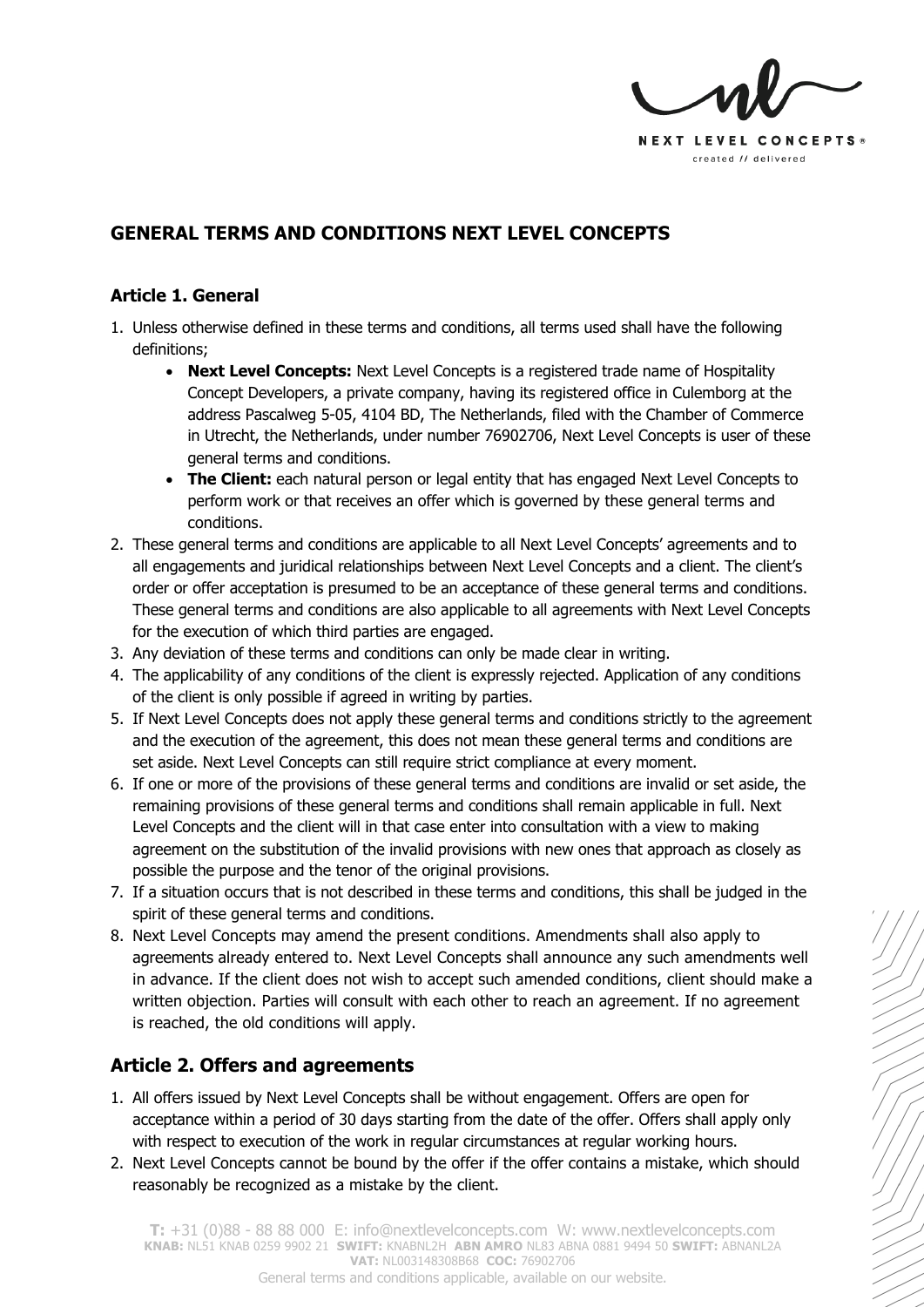

- 3. The agreement shall only come into force upon written confirmation of the client, upon confirmation of Next Level Concepts to the client or when Next Level Concepts makes a start with the execution of the agreement, in accordance with the client.
- 4. Next Level Concepts and the client are not entitled to transfer rights and/or obligations ensuing from the agreement to a third party, unless otherwise is agreed by parties.

## **Article 3. Content of the agreement**

- 1. The contents of this agreement are considered to be laid down in full and as the only document in order confirmation. Additions and/or changes are only binding on the parties if parties have laid these down in writing.
- 2. Additional work or additional assignments are performed in consultation and separately charged to the client. An alteration of the agreement can change the agreed upon completion deadline. The client accepts the possibility of an alteration of the agreement, including a change in price and completion deadline.
- 3. Drawings, technical descriptions and designs, provided to the client by Next Level Concepts, remain the sole property of Next Level Concepts. They may not be reproduced without the permission of Next Level Concepts, nor disclosed to third parties. If an offer does not lead to the conclusion of an agreement between Next Level Concepts and the client, the client must return all documents (including drawings, descriptions, designs and other specifications) to Next Level Concepts' address.
- 4. The assignment will be executed in consultation with the client (if necessary)
- 5. Unless expressly agreed otherwise in writing, the agreed or otherwise indicated deadlines are not binding. They only serve as target deadlines, unless otherwise agreed. The mere exceeding of these deadlines do not Next Level Concepts in default.

## **Article 4. Prices and payment**

- 1. Prices set by or agreed to with Next Level Concepts are exclusive of taxes (21% VAT) and charges by any governmental body or authority.
- 2. If the costs of execution of the agreement increase after the closing of the agreement, Next Level Concepts shall be entitled to charge the client a price-increase if and to the extent that such increase is reasonable and substantiated.
- 3. Next Level Concepts is entitled to increase the fee if, during the performance of the work, it becomes apparent that the originally agreed or anticipated amount of work was underestimated when the contract was entered into, for reasons that cannot be attributed to Next Level Concepts, to such an extent that Next Level Concepts cannot reasonably be expected to perform the agreed work for the originally agreed fee. All changes to the fee will be substantiated by Next Level Concepts.
- 4. All Next Level Concepts services are invoiced in phases (standard: 50% after signing the agreement, 25% halfway the timeline of the project, 25% on delivery of the project). Other arrangements are possible if agreed in advance.
- 5. Delivery of an object will be made after payment of 100% of the total amount. Before the final payment the client has the right to inspect the Object.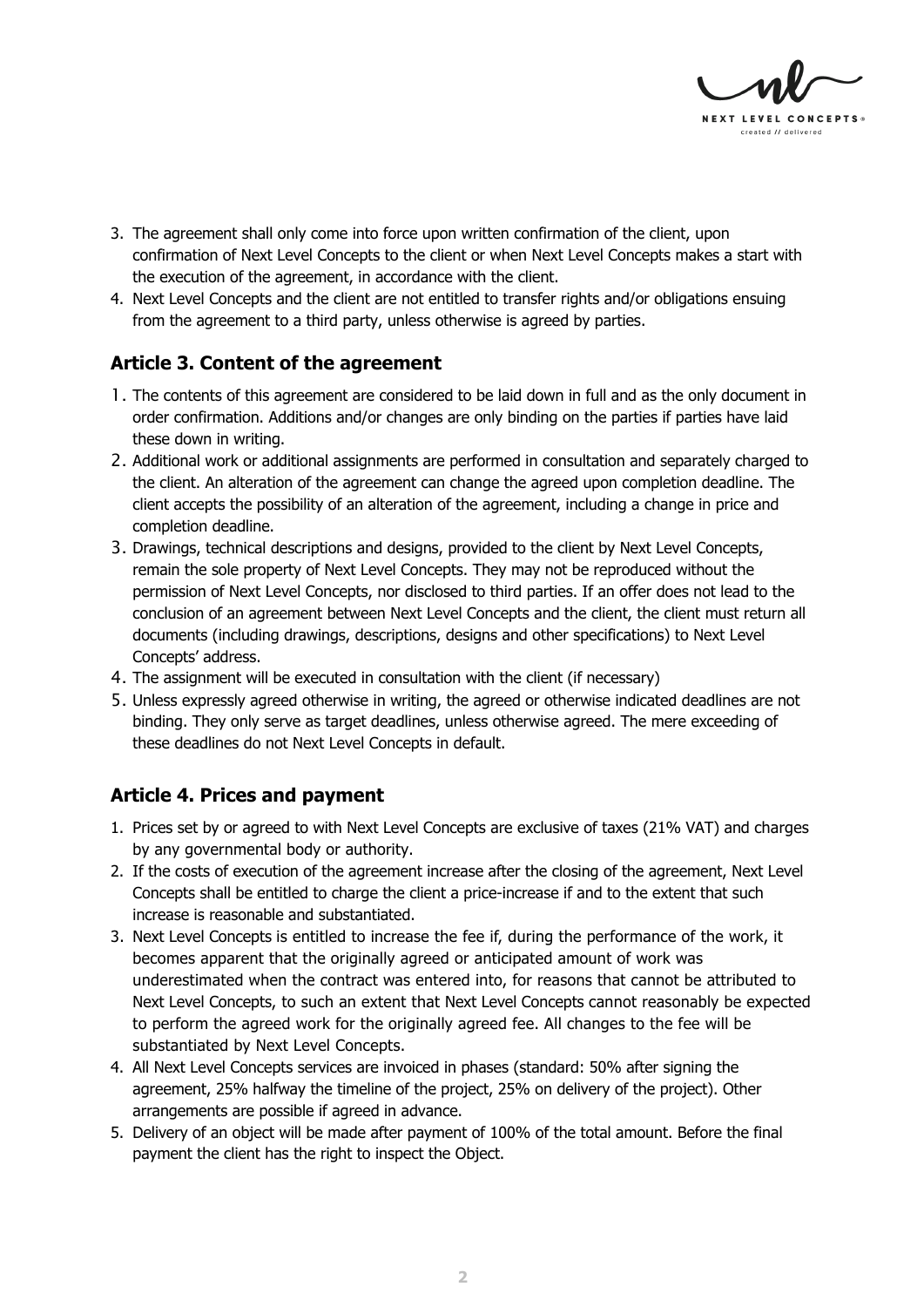

- 6. In the case of consultancy, the fee is determined on the basis of the working hours actually spent, unless the parties agree on a fixed price. The fee, plus costs incurred, will be invoiced to the client on a monthly basis for the past month.
- 7. Payment is due within 14 days of the invoice date by transferring or depositing the payable amount to the bank or bank giro account stipulated by Next Level Concepts, unless otherwise is agreed in writing. Complaints do not suspend the payment obligation.
- 8. If the client fails to remit payment within the 14-day period, the client shall be held in default by operation of law without formal notice. The client shall in that case be liable for the payment of interest equal to the statutory commercial interest rate at that time.
- 9. If the client fails to remit payment within the 14-day period, Next Level Concepts will be allowed to claim the in court and out of court costs with the client. The client also owes interest over the collection fee due.
- 10.The client's payment is without any deduction or set-off. Next Level Concepts reserves the right to have payments made by the client extend first to payment of costs, then to outstanding interest and finally the principal amount and the current interest, even if the client states that the payment relates to other invoices or bills.
- 11.In the event of the client being liquidated, declared bankrupt or granted suspension of payment, the claims of Next Level Concepts on the client shall become immediately due and payable. Next Level Concepts may suspend its performance and is, without judicial intervention, entitled to terminate the agreement.

## **Article 5. Execution of the agreement, delivery**

- 1. Next Level Concepts will render all services to the best of his knowledge and ability and in conformity with generally accepted professional standards.
- 2. Provided models, pictures etcetera are only meant to show the range of possibilities offered by Next Level Concepts. No rights can be derived from them unless specific reference is made to them in the offer.
- 3. The client ensures that all data, of which Next Level Concepts indicates to be necessary in order to execute the agreement, or which the client is reasonably to understand that it is necessary to execute the agreement, is provided to Next Level Concepts in time. When the data, necessary to execute the agreement, is not provided in time, Next Level Concepts is entitled to postpone the agreement and/or charge the client with the additional costs coming from the delay. The client is responsible and liable for the accuracy, comprehensiveness and reliability of the data and documentation made available to Next Level Concepts.
- 4. A time period agreed during the term of the agreement for the completion of the work shall not under any circumstances be deemed to be a firm deadline.
- 5. The work is considered to be delivered if it is accepted or deemed to be accepted by the client. The date of delivery is set to be the date of acceptance by the client. The work shall be deemed accepted if the client appears to have taken control of the work or after receiving such notification from the client.
- 6. The risk of the work forming the subject of the agreement being lost or damaged shall transfer to the client at the time at which it is legally and/or actually delivered to the client and are thus placed at the client's disposal or a third-party nominated by the client for that purpose.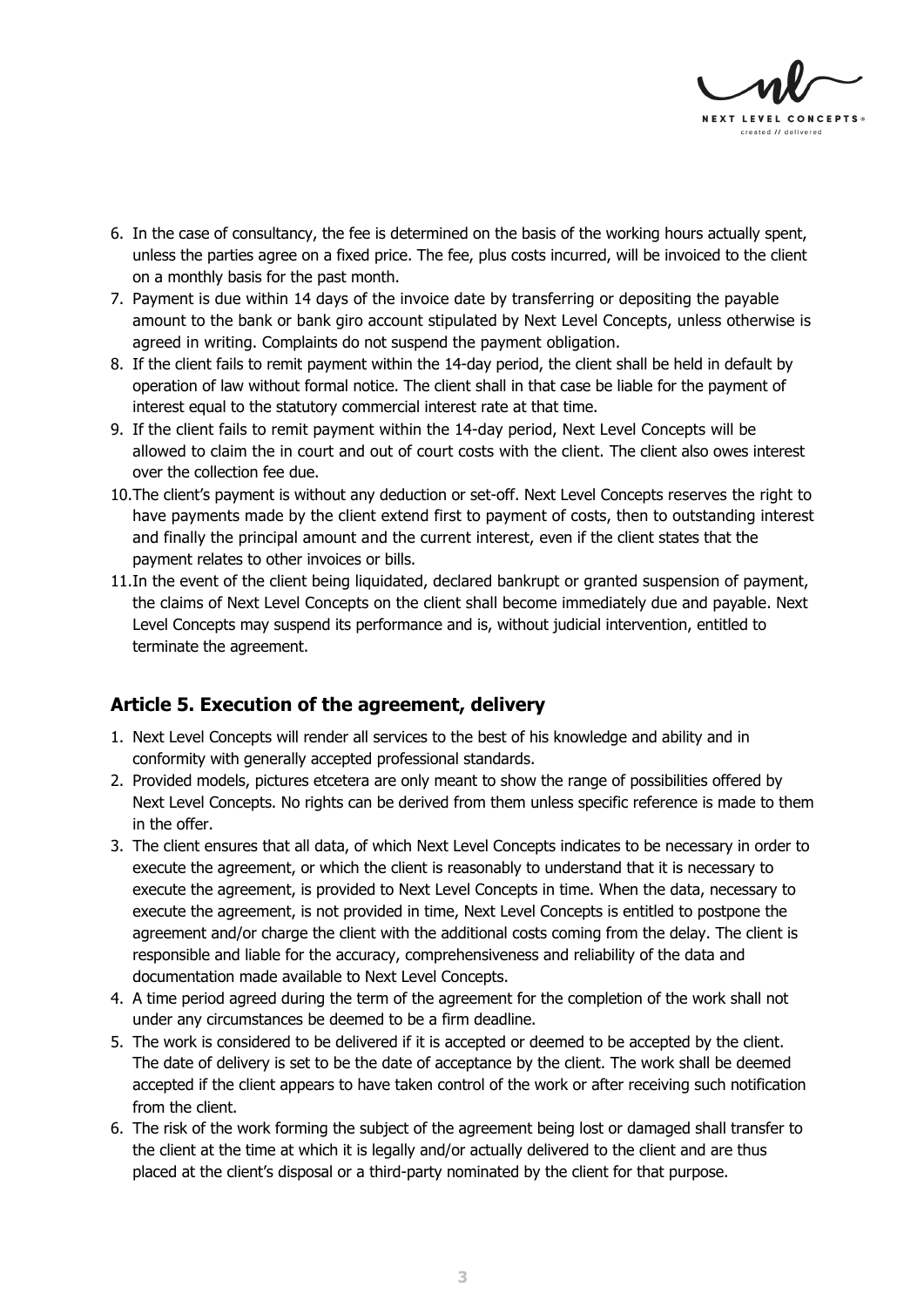

## **Article 6. Guarantees and conformity**

- 1. With regard to objects supplied by third parties, the guarantee obligations of Next Level Concepts shall never be greater or of longer duration than the guarantee obligations of the supplying party towards Next Level Concepts. Any other guarantee obligations can only be agreed to in writing in the order confirmation from Next Level Concepts.
- 2. All guarantee obligations lapse if the client or any third party modifies the objects, by inexpert use, lack of care or if the client does not comply with provided instructions. No guarantee is given when defects are the result of normal wear and tear.

## **Article 7. Intellectual property**

- 1. All intellectual or industrial property rights to any materials developed or provided under the agreement, such as impressions or (technical) drawings, concepts, designs and documentation, shall solely be held by Next Level Concepts or its licensers.
- 2. The client shall indemnify, defend and hold harmless Next Level Concepts from and against any loss, damage, costs, liability and expenses arising from or out of any third-party action or claim that Next Level Concepts infringes the intellectual property rights of such third party.
- 3. The client is not allowed to alter or remove any notice of copyrights, brands, trademarks or other rights of intellectual or industrial property.

#### **Article 8. Transfer of ownership in case of purchase**

- 1. All purchased objects delivered to the client shall remain the property of Next Level Concepts until receipt of payment in full of the amounts due by the client to Next Level Concepts in respect of any delivery, including interest and costs.
- 2. The client is not authorized to pledge or encumber the objects covered by retention of title.
- 3. In the event of the client failing to meet his contractual obligations, Next Level Concepts may exercise his property rights as provided from this article without formal notice.

## **Article 9. Force Majeure**

1. Next Level Concepts is not required to comply with any obligation if prevented from doing so as a result of a circumstance that is beyond their control and for which they cannot be held accountable by virtue of the law, a juristic act or generally accepted views. Next Level Concepts can suspend his contractual obligations during the period of force majeure. If the period of force majeure lasts for longer than two months, either party shall be entitled to dissolve the agreement without being obliged to pay any compensation for damages to the other party. In this case, Next Level Concepts will remain entitled to demand payment for the services it supplied with respect to the performance of the agreement before the circumstances that caused the force majeure became apparent.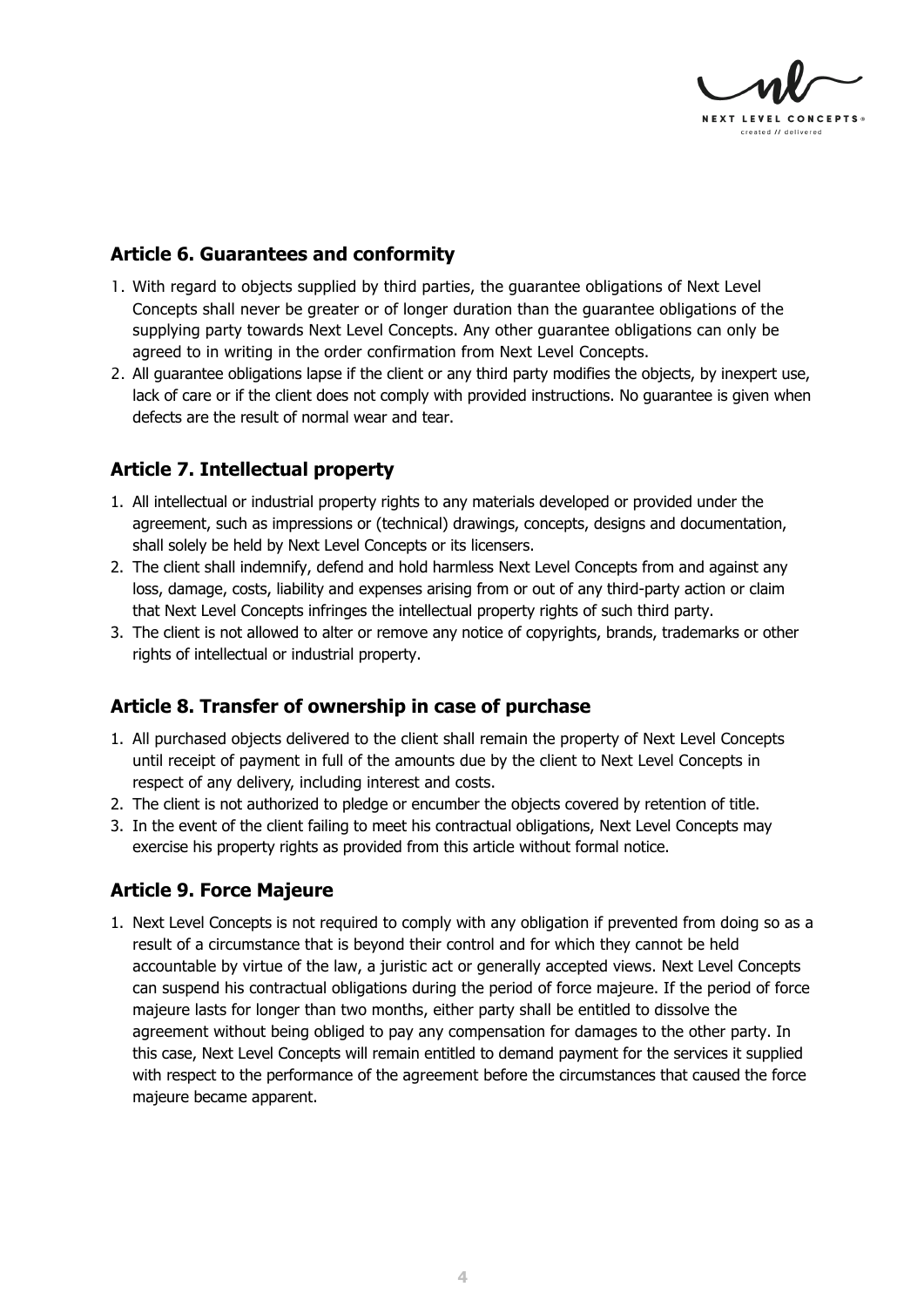

2. In these general conditions, force majeure is defined - in addition to that which is deemed as such by law and legal precedent - as all circumstances, foreseen or unforeseen, that are beyond the control of Next Level Concepts but which prevent Next Level Concepts from meeting his obligations. That includes strikes at Next Level Concepts' business or at the business of it's partners. Next Level Concepts is entitled to invoke force majeure if the circumstances rendering (further) fulfilment of the obligations impossible commence after the point in time on which Next Level Concepts should have fulfilled his obligations.

#### **Article 10. Cancellation, suspension and termination**

- 1. The client cannot cancel the agreement without Next Level Concepts' written consent.
- 2. The client may cancel the agreement before Next Level Concepts has started execution of the agreement. Next Level Concepts shall be entitled to compensation of the loss of capacity utilisation caused by premature cancellation.
- 3. If the client dissolves the agreement in whole or in part, Next Level Concepts shall charge the client for all the activities carried out as well for all reasonable costs that arise from obligations already commenced by Next Level Concepts.
- 4. In the event that the client cancels the agreement in terms of this article, the client shall indemnify Next Level Concepts against any claim brought by third parties resulting from the client's cancellation.
- 5. Without prejudice to the provisions elsewhere in these terms and conditions, each of the parties is entitled to dissolve an agreement without judicial intervention if the other party, even after written summons with a reasonable term for recovery, fails to fulfil its obligations under this agreement.
- 6. If the client is declared insolvent or bankrupt or if a petition is filed for the client's compulsory liquidation or bankruptcy, attachment, debt rescheduling regulations or any other circumstance that prevents the client from free access to its assets, Next Level Concepts shall have the right, without being required to pay any compensation or reimbursement, to dissolve the agreement in whole or in part or to suspend performance of the agreement. Next Level Concepts shall in that case be entitled to demand immediate payment of any outstanding amounts.
- 7. Parties have the right to terminate the contract if the other party fails to meet his contractual obligations or meet them in full.
- 8. Next Level Concepts has the right to suspend performance of the contract or to dissolve the contract in whole, when Next Level Concepts finds out that there are circumstances which lead to reasonable doubt about the client's ability to meet its obligations, when the client is required to provide sufficient security concerning the fulfilment of its obligations deriving from the agreement, and when this security is not given or not sufficient or when a delay caused by the client prevents Next Level Concepts to meet the original conditions of the agreement. The client will not be entitled to any compensation.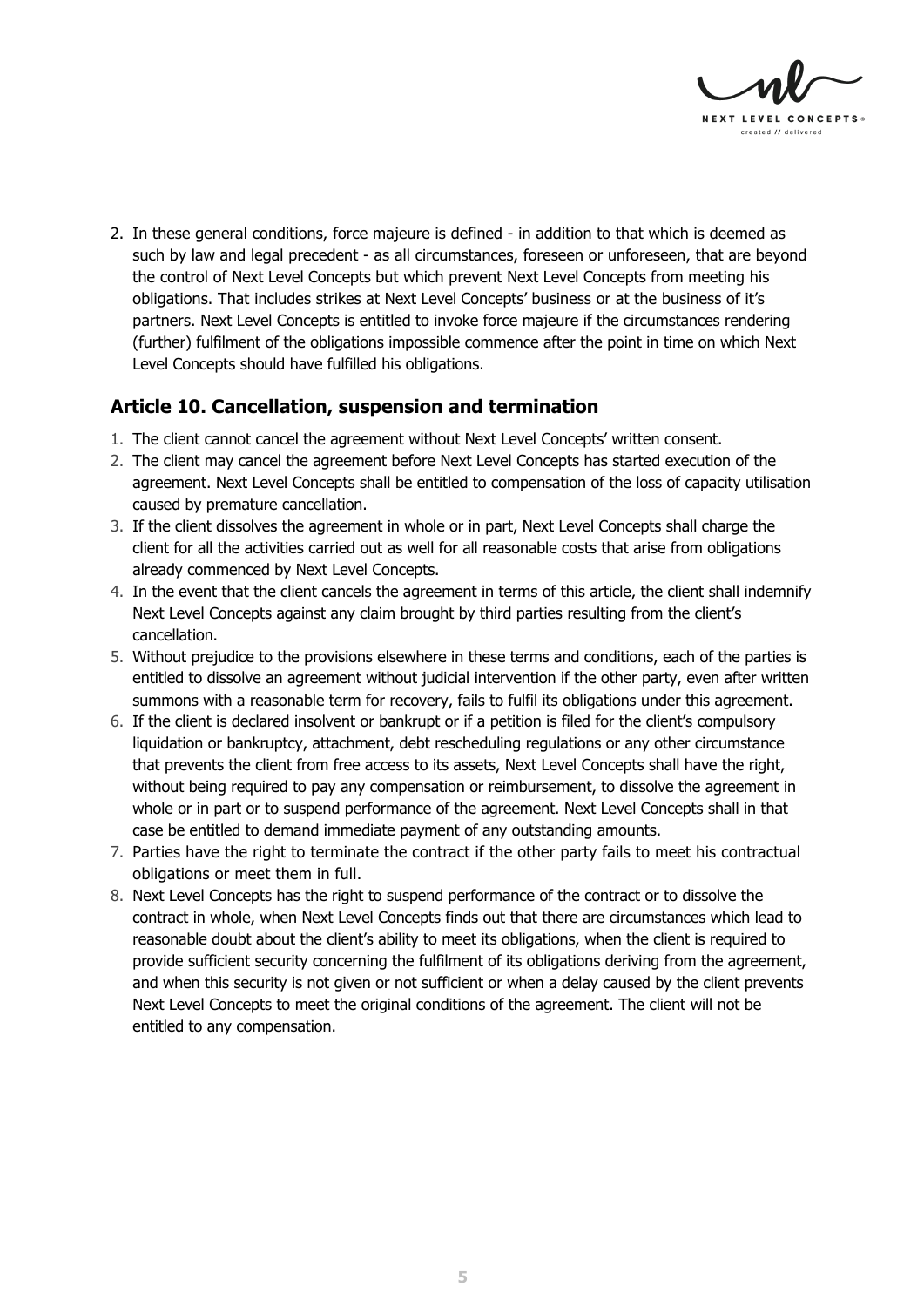

# **Article 11. Liability**

- 1. In the event of Next Level Concepts being held liable, that liability shall be limited to the provisions of this article. This article is subject to exception in cases of intentional act or omission on par with gross negligence on the part of Next Level Concepts.
- 2. Next Level Concepts is not liable for damages consisting of or caused by faults relating to information and data provided by the client.
- 3. To the extent that Next Level Concepts depends on the cooperation, services and supplies of third parties for the performance of the contract, Next Level Concepts will not be liable for any damage resulting from these relations or their discontinuation, irrespective of whether the damage is caused or becomes apparent when the formal relation with Next Level Concepts is on-going.
- 4. Next Level Concepts does not accept any liability for loss resulting from the incorrect or improper use of the objects supplied by Next Level Concepts, or resulting from the use of objects, which are modified by the client or any third party.
- 5. Next Level Concepts is only obliged to refund direct damage sustained by the client as a result of fault(s). Direct damage shall only concern:
	- a) The reasonable costs possibly incurred to have Next Level Concepts' faulty performance meet the conditions of the agreement unless the agreement is terminated by the client;
	- b) The reasonable costs made to determine the cause and size of the damage, given that this determination affects damage as described in this condition;
	- c) Costs made to limit the damage, given that the client proves that these costs have lead to a limitation of direct damage as described in these general terms and conditions.

In the event of any loss or damage the client must notify Next Level Concepts of this in writing without delay, giving Next Level Concepts a reasonable period of time to check the client's loss or damage and to take care of recovery or limiting the damage.

- 6. Next Level Concepts is not liable to the client for any incidental, indirect, special or consequential damages arising out of or in connection with the contract. This clause is subject to exception in cases of intentional act or omission on par with gross negligence on the part of Next Level Concepts.
- 7. If the liability of Hospitality Concept Developers for damage of the other party must be assumed, then its liability will be limited to the amount paid out by the liability insurance of Hospitality Concept Developers. If the insurer of Hospitality Concept Developers does not pay any compensation, the liability of Hospitality Concept Developers is limited to a maximum of the amount of the price stipulated for that agreement. If the agreement is a continuing performance contract with a term of more than six months, the total compensation for damage will be equated to the total compensation stipulated for those six months, with a maximum of  $\epsilon$ 25,000.00 per incident or series of incidents.
- 8. The limitations in article 11.7 on the liability are not applicable when the damage is caused by intent or serious misconduct by Next Level Concepts or any of its managerial subordinates.
- 9. The client indemnifies Next Level Concepts of any claims by third parties, which have suffered damage as a result of the execution of the agreement and that have a cause that cannot be attributed to Next Level Concepts.